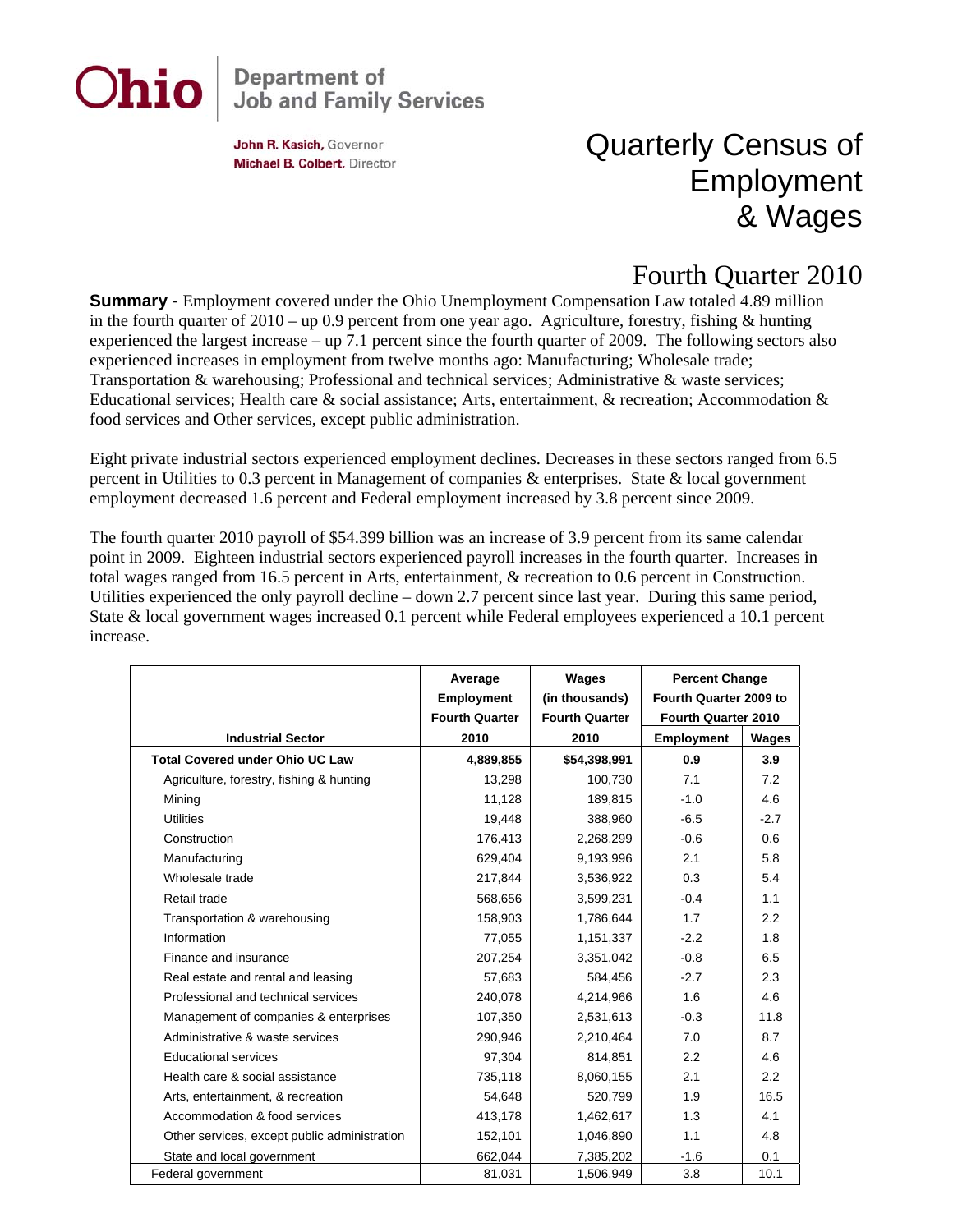Eight of Ohio's ten largest counties experienced employment increases from their fourth quarter 2009 levels. Increases ranged from 1.7 percent in both Lorain and Stark Counties to 0.1 percent in Cuyahoga and Mahoning Counties. Hamilton and Montgomery Counties each suffered employment declines from one year ago – down 0.3 and 0.1 percent, respectively.

All of the ten largest counties experienced payroll increases since 2009. Payroll gains since the fourth quarter of 2009 ranged from 7.9 percent in Lorain County to 0.6 percent in Montgomery County.

|                                        | Average               | Wages                 | <b>Percent Change</b>      |       |
|----------------------------------------|-----------------------|-----------------------|----------------------------|-------|
|                                        | <b>Employment</b>     | (in thousands)        | Fourth Quarter 2009 to     |       |
|                                        | <b>Fourth Quarter</b> | <b>Fourth Quarter</b> | <b>Fourth Quarter 2010</b> |       |
| <b>Industrial Sector</b>               | 2010                  | 2010                  | <b>Employment</b>          | Wages |
| <b>Total Covered under Ohio UC Law</b> | 4,889,855             | \$54,398,991          | 0.9                        | 3.9   |
| <b>Butler</b>                          | 139,490               | 1,522,070             | 1.4                        | 4.1   |
| Cuyahoga                               | 673,899               | 8,557,341             | 0.1                        | 5.3   |
| <b>Franklin</b>                        | 644,226               | 7,775,783             | 0.7                        | 2.8   |
| Hamilton                               | 477,604               | 6,427,383             | $-0.3$                     | 3.1   |
| Lorain                                 | 91,895                | 920,604               | 1.7                        | 7.9   |
| Lucas                                  | 199,385               | 2,182,167             | 0.8                        | 2.7   |
| Mahoning                               | 96,474                | 876,641               | 0.1                        | 3.5   |
| Montgomery                             | 237,070               | 2,608,966             | $-0.1$                     | 0.6   |
| Stark                                  | 150,750               | 1,445,561             | 1.7                        | 5.7   |
| Summit                                 | 254,505               | 2,876,904             | 0.8                        | 4.5   |
| All other counties                     | 1,924,557             | 19,205,571            | 1.7                        | 4.1   |

The chart that follows presents the percentage of Ohio covered employment in each of the ten largest counties and all other counties combined. Ten of Ohio's 88 counties account for almost 61 percent of the state's covered employment.



#### **Percentage of Fourth Quarter 2010 Employment - Ten Largest Counties**